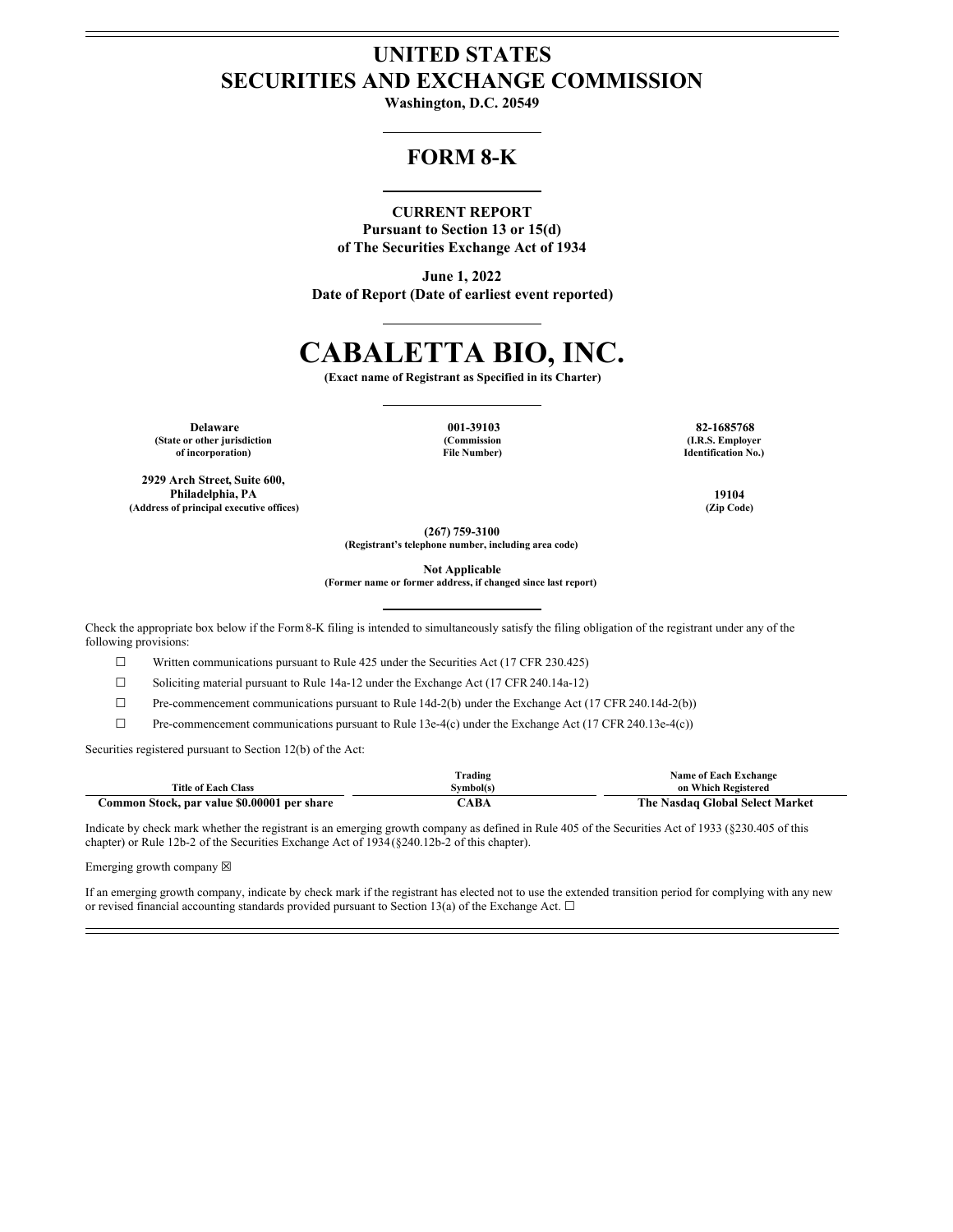#### **Item 5.07 Submission of Matters to a Vote of Security Holders.**

Cabaletta Bio, Inc., a Delaware corporation (the "Company") held its Annual Meeting of Stockholders (the "Annual Meeting") on June 1, 2022. As of April 4, 2022, the record date for the Annual Meeting, there were 25,064,629 outstanding shares of the Company's voting common stock. The Company's stockholders voted on the following matters, which are described in detail in the Company's Definitive Proxy Statement filed with the U.S. Securities and Exchange Commission on April 21, 2022: (i) to elect two directors, Steven Nichtberger, M.D. and Mark Simon, MBA, as Class III directors of the Company to serve for a three-year term expiring at the Company's 2025 annual meeting of stockholders and until their successor has been duly elected and qualified, subject to their earlier death, resignation or removal ("Proposal 1") and (ii) to ratify the appointment of Ernst & Young LLP as the Company's independent registered public accounting firm for the fiscal year ending December 31, 2022 ("Proposal 2").

The Company's stockholders approved the Class III director nominees, Steven Nichtberger, M.D. and Mark Simon, MBA, recommended for election in Proposal 1 at the Annual Meeting. The votes cast at the Annual Meeting were as follows:

|                          | For           | Withheld     | <b>Broker Non-Votes</b> |
|--------------------------|---------------|--------------|-------------------------|
| Steven Nichtberger, M.D. | 11.549.000.97 | 3.214.793.33 | 5.595.789               |
| Mark Simon, MBA          | 9.338.734.97  | 5.402.059.3? | 5,595,789               |

The Company's stockholders ratified the appointment of Ernst & Young LLP as the Company's independent registered public accounting firm for the fiscal year ending December 31, 2022, recommended for ratification in Proposal 2 at the Annual Meeting. The votes cast at the Annual Meeting were as follows:

| For | <b>Seainst</b> | ⊾bstain      | Votes<br>Non-<br>Broke |
|-----|----------------|--------------|------------------------|
| .   | $\sim$         | $\mathbf{1}$ |                        |

No other matters were submitted to or voted on by the Company's stockholders at the Annual Meeting.